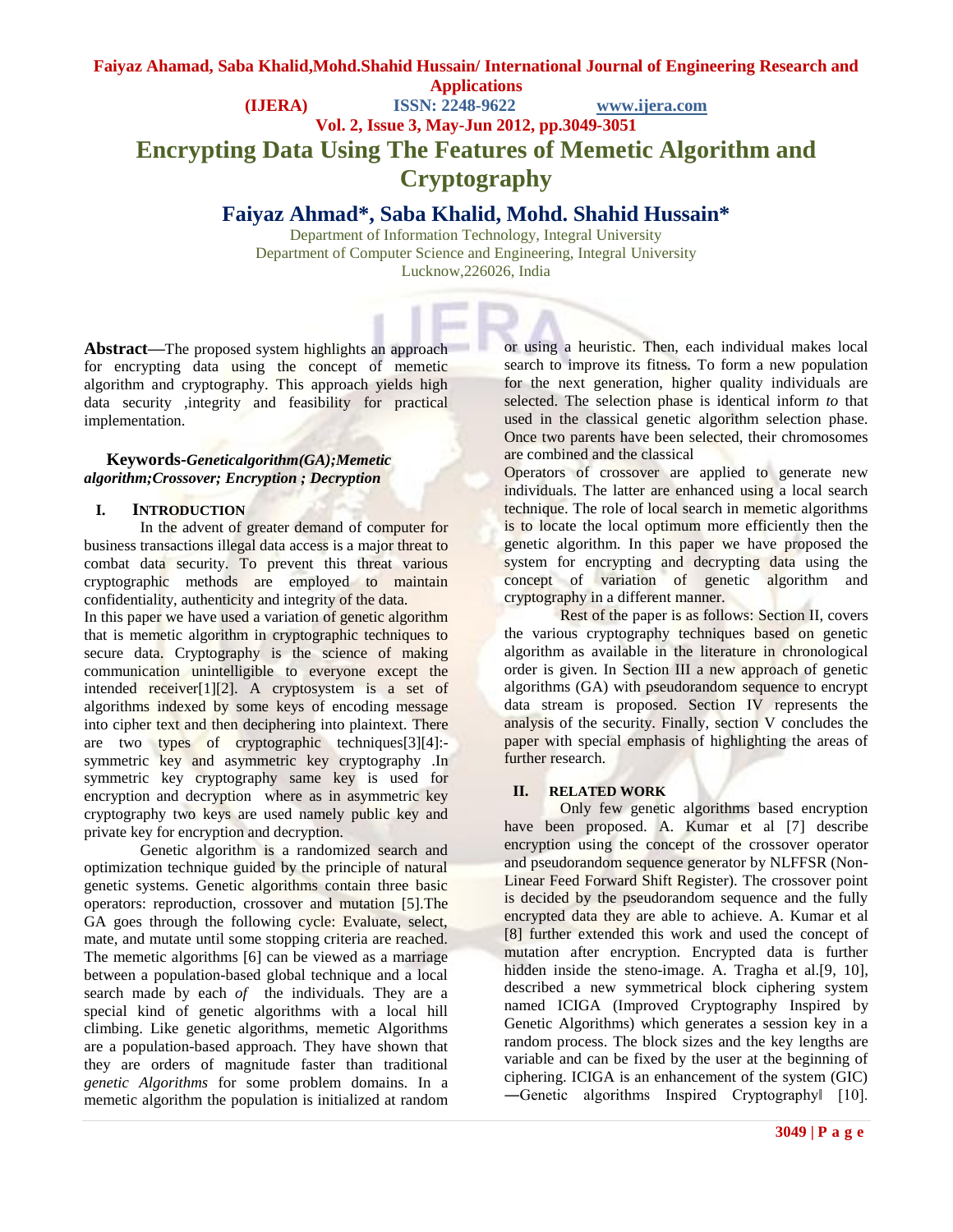# **Faiyaz Ahamad, Saba Khalid,Mohd.Shahid Hussain/ International Journal of Engineering Research and Applications**

# **(IJERA) ISSN: 2248-9622 www.ijera.com**

**Vol. 2, Issue 3, May-Jun 2012, pp.3049-3051**

ICIGA is a block cipher system whose secret key is generated during each session using a random process. The user can fix the size of the blocks as well as the length of the key. The operation of ICIGA depends on the length of the secret key selected by the user. ICIGA uses this length to divide the plaintext into parts of equal size. During the ciphering, the first part is broken up into blocks of the same size which are used to generate the secret key. This key will then be used to cipher the other parts of the message. If the user did not set the length of the secret key the plaintext is composed of only one part and ICIGA generates a key maximum length. M. Husainy [11] proposed Image Encryption using Genetic Algorithm based Image Encryption using mutation and crossover concept. A. Tragha [12] at al proposed a new encryption algorithm using genetic algorithm approach. The only related work is the attack of the asymmetric ciphering ―Knapsack Cipher. This is inspired by the resolution of back bag problem. Thus efficiency genetic algorithms have been proven in cryptanalysis. The problem of ciphering a message M is modeled as a combinatorial optimization problem. Then a genetic solution based on the method used to solve the traveling salesman problem (TSP) is also proposed. In the second system SEC-EX , for scrambling plaintext, they introduce a new technique, which consists to encode plaintext in binary, chooses randomly an integer k and cuts plaintext into blocks of size k.

#### **III. THE PROPOSED MODEL**



#### *Figure1. The proposed method for data seurity*

The block diagram of the proposed method is shown in figure 1. It consists of pseudorandom sequence generator, crossover operator, and encryption and decryption modules.

#### *A. The Key Generation Logic*

In key generation procedure nine parameters are used which provide strength to the algorithm rendering it difficult for cryptanalysis by intruder. The nine parameters of the key are:-

Key={Xn, a, c, m, Popbuffer, first no, last no, mod, remainder}

Where

*a)* Xn,a,c,m are the parameters of Linear Congruential method whose values are known only to the intended sender and recipient.

*b)* Population buffer is the buffer in which random numbers are generated*.*

*c)* First no is the number to start in population buffer.

*d)* Last no is the number to end within the pop buffer.

*e)* Mod is the number used to extract only those number to be used for substitution which give the remainder.

*f)* Remainder is obtained when the no between starting and ending no are divided by modulus.

#### *1) PRNG using GA and Linear Congrential Method*

The most widely used technique for PRNG is an algorithm proposed by Lehmer, Which is known as Linear Congrential Method. The algorithm is parameterized by four numbers as follows:  $m$  the modulus  $m > 0$ 

a the multiplier  $0 \leq a \leq m$ 

c the increment  $0 < c < m$ 

the sequence of random number is obtained via the following iterative formula:

 $Xn+1=(aXn+c) \mod m$ 

Where Xn is the seed value which is kept secret.

# *B. The Encryption Process*

The encrypting process of proposed model makes use of GA in a deterministic way to generate Pseudo random numbers. The encryption process emulates the working of the crossover operator and mutation operator deterministically. The encryption process emulates the operation of key generator and crossover operator. The encryption process comprises of following steps:

1. Generate the Pseudo random sequence using the Linear Congrential method.

2. Take mode 8 of the Pseudo random sequence generated to get decimal values ranging from 0 to7

 $3.$  Kn =mod (Kn, 8)

4. Initialize i=0

5. Take two consecutive bytes of the data file as A1 and  $A2$ 

6. Crossover the two consecutive bytes of the data file as B1 and B 2 Using the number Ki.

7. Encrypt data as C1 and C2 .This is done as follows:

Xi=Ki XOR Ki << 4

Xi+1=ki+1 XOR ki+1 <<4

C1=Bi XOR X1

C2=B2 XOR Xi+1